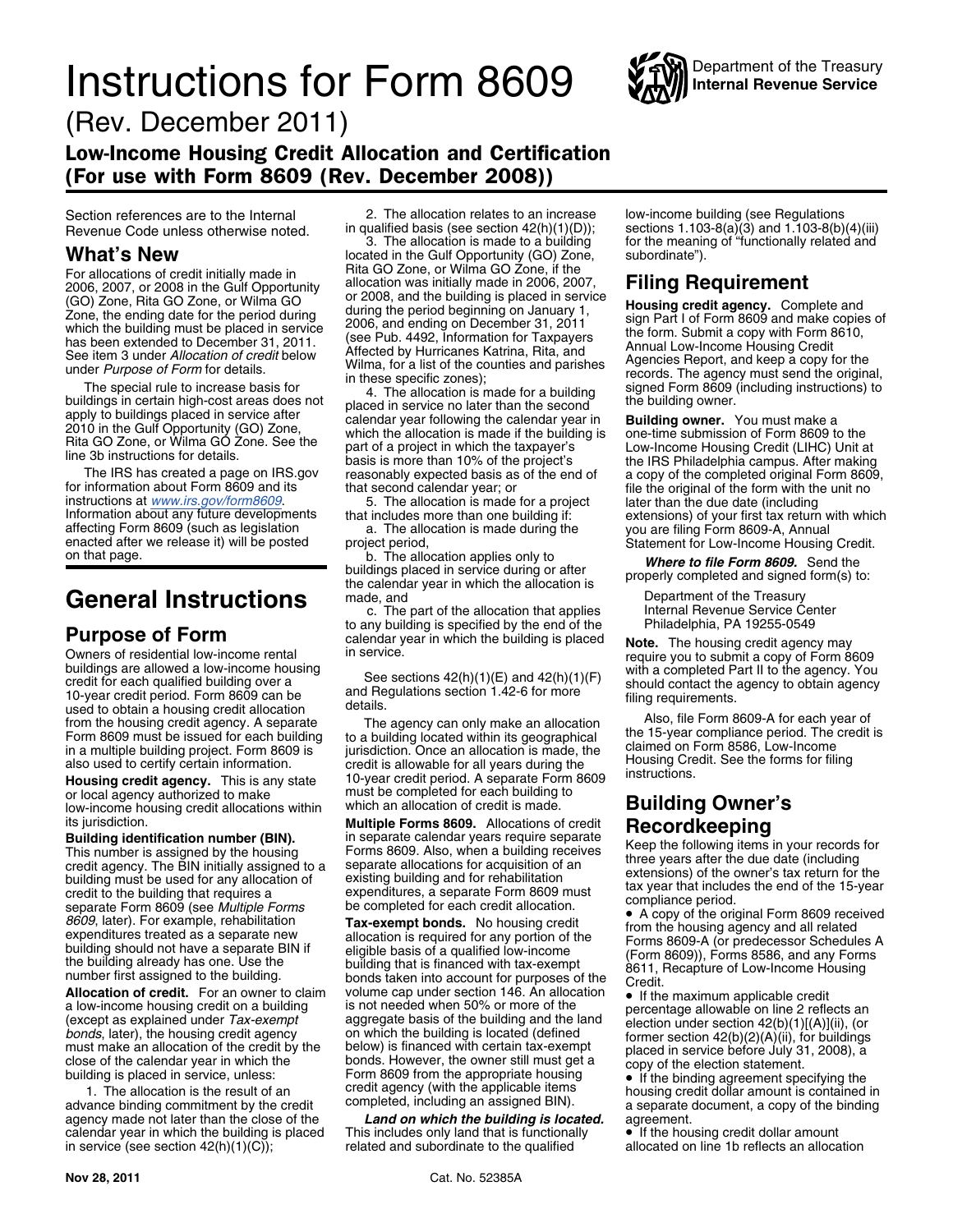amended form. For example, if there is a<br>change in the amount of initial allocation For allocations to buildings for additions • The fractional amount of floor space of<br>before the close of the calendar year, file an to qua before the close of the calendar year, file an to qualified basis under section 42(f)(3), do the low-income units to the floor space<br>amended Form 8609 instead of the original not reduce the applicable percentage even resid amended Form 8609 instead of the original not reduce the applicable percentage even residential<br>though the building owner may only claim a fraction").

**Item A.** Identify the building for which this credit based on two-thirds of the credit Generally, a unit is not treated as a<br>Form 8609 is issued when there are multiple percentage allocated to the building.<br>buildings with

than the applicable percentage published by A taxpayer may elect under section<br>the IRS.  $42(i)(2)(B)$  to reduce eligible basis by the

made under section 42(h)(1)(E) or section If an election was made under former proceeds of any tax-exempt obligation in  $42(h)(1)(F)$ , a copy of the allocation section  $42(b)(2)(A)(ii)$  to use the applicable order to obtain the h document.<br>
Specific Instructions<br>
and the applicable percentage is placed in<br>
Specific Instructions<br>
and the applicable percentage is published<br>
The applicable percentage is published<br>
The applicable percentage is publishe **Part I—Allocation of Credit** ment building the lateral Revenue Bulletin. For the building in computed by Housing Credit subsidized under section 42(i)(2)(A), use the building credit subsidized under section 42(i)(2)(A),

form.<br>though the building owner may only claim a<br>tredit based on two-thirds of the credit

buildings with the same address (e.g., **Buildings placed in service after July**  $BLDG. 6$  of 8).<br> **Example 1a.** Generally, where Form 8609 is credit percentage allowable to the building was placed in the allocating documen

However, if an allocation is made under<br>section 42(h)(1)(E) or 42(h)(1)(F), the date<br>of allocation is the date the authorized<br>of allocation is the date the authorized<br>of allocation is the date the authorized<br>of allocation  $\frac{1}{\text{Cautron}}$ of allocation is the date the authorized<br>
of the housing redict agency<br>
of crical of the housing credit agency<br>
of the foundation of the distribution of the distribution of the distribution of the distribution of the dist

 $\frac{1}{2}$  and the extent permitted by the code and  $\frac{42(b)(1)(1)(A)(i)}{2}$  and the applicable<br>
can be used to the code and the serve of the code and the applicable<br>
and the amount on line 3a. See the applicable and the appli and the announce of these lines at the limits that<br>instructions for these lines for the limits that<br>apply. For tax-exempt bond projects for section 1.42-8 must be met. The agency<br>which no allocation is required, enter the housing credit dollar amount allowable the applicable percentage is published to the percentage to which eligible<br>under section 42(h)(4). monthly in the Internal Revenue Bulletin. For Enter the percentage to which eligible **Line 2.** The maximum applicable credit<br>percentage allowable is determined in part<br>percentage allowable is determined in part<br>by the date the building was placed in<br>by the date the building was placed in<br>the date the build month determined under former section definition of "federally subsidized," and the *See section 42(d)(5)(B) (former*<br>42(b)(2)(A)(ii). This percentage may be less time period for which the definition applies. **TIP** section 42(b)(2)(A)(ii). This percentage may be less time period for which the definition applies. *section 42(d)(5)(C) for buildings* the IRS. 42(i)(2)(B) to reduce eligible basis by the *2008) for definitions of a qualified census*

order to obtain the higher credit percentage.

agency during the year the building is applicable percentage published by the IRS.<br>placed in service.<br>A minimum applicable credit for line 3b below, the eligible basis for a net allows in the instructions of the the instru

**TIP**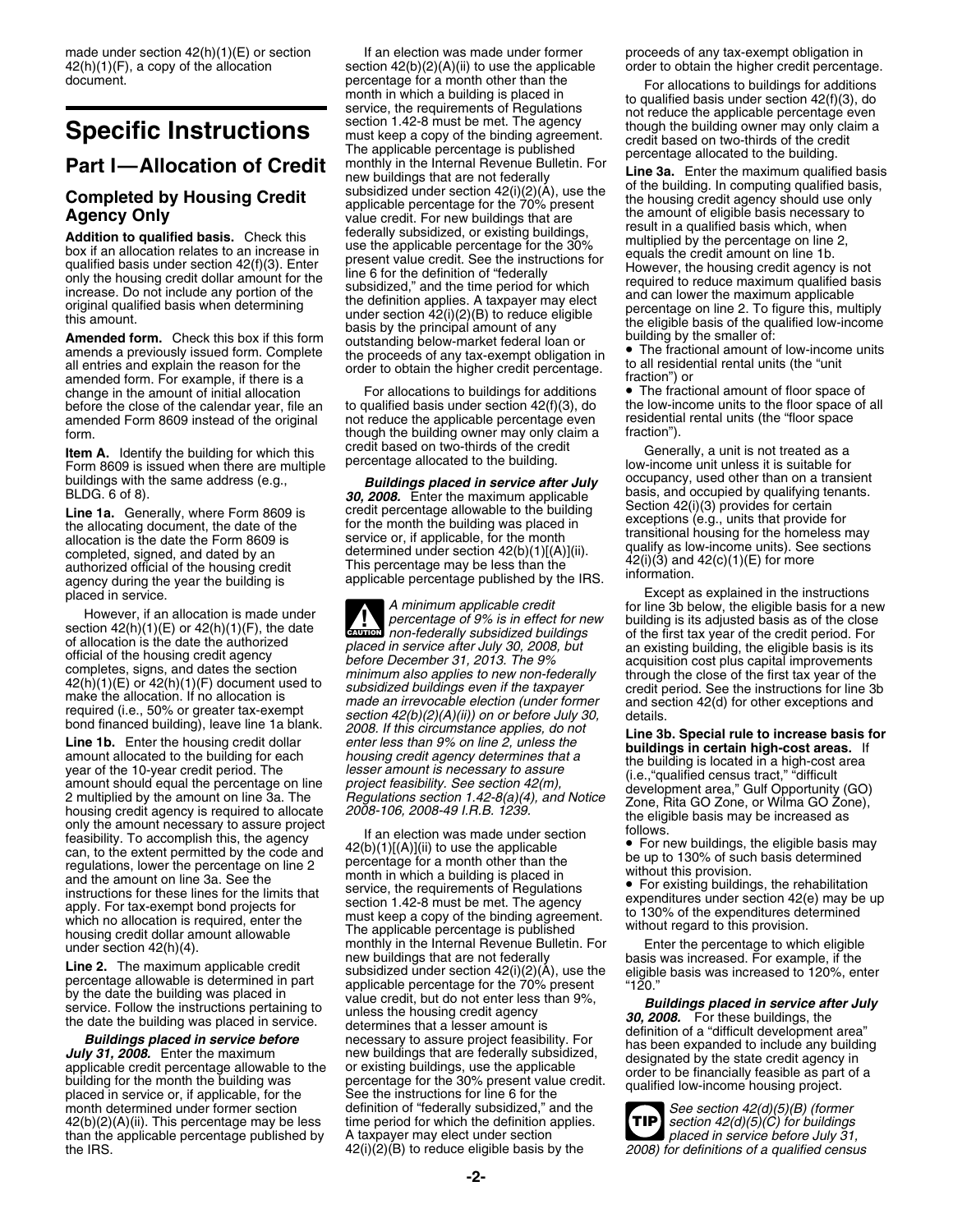*tract and a difficult development area, and* loan or the proceeds of any tax-exempt property. However, you may generally<br>for other details. by property obligation. by protoking the basis of common areas or

**Note.** Before increasing eligible basis, the subsidized, then box 6a or 6d must be grant received. Also reduce the eligit eligible basis allocable to eligit eligible basis allocable to eligit federal subsidy which the taxpayer elects to has informed the housing credit agency that non-low-income units that are above<br>exclude from eligible basis. For buildings the taxpayer intends to make the election average qual exclude from eligible basis. For buildings the taxpayer intends to make the election average quality standard of the low-inco<br>placed in service before July 31, 2008, the under section 42(i)(2)(B) to reduce eligible units i eligible basis must also be reduced by any basis by the proceeds of any tax-exempt include a portion of the basis of these<br>federal grant received. For buildings placed obligation. federal grant received. For buildings placed obligation.<br>in service after July 30, 2008, the eligible **Line 6f for buildings placed in service** these units does not exceed by more than

by certain tax-exempt bonds. If this amount Self-Determination Act of 1996 (as in e<br>is zero, enter -0-. Do not leave this line on October 1, 1997) are not treated as

Explanary direct or ordinary then applicable). Buildings located<br>
Rehabilitation expenditures treated as a<br>
are placed in service at the close of any<br>
24-month period over which the<br>
expenditures are aggregated, whether or

below-market federal loan, the proceeds of<br>which are used (directly or indirectly) for the If the housing credit agency has entered qualifying tenants, while residential rental<br>building or its operation. If a building is a building or its operation. If a building is an increased percentage in Part I, line 3b, units are all units, whether or not occupied.<br>Federally subsidized, then box 6a or 6d must multiply the eligible basis by the increase taxpayer has informed the housing credit and the credit even though part of the credit are taxpayer has informed the housing credit Residential rental property may qualify separate project under section 42(g)(3)(D) agency agency that the taxpayer intends to make for the credit even though part of the unless, before the close of the first calendar the election under section  $42(i)(2)(B)$  to building in which the residential rental units year in the project period (defined in section reduce eligible basis by the principal amount are located is used for commercial use. reduce eligible basis by the principal amount

is treated as federally subsidized if at any degree these facilities and they are time during the tax vear or prior tax year basis of buildings in these specific zones if time during the tax year or prior tax year available on a comparable basis to all<br>the buildings were placed in service during there is outstanding any tax-exempt bond tenants i and ending on December 31, 2010. For (directly or indirectly) for the building or its **July 31, 2008.** You must reduce the more information, see section 1400N(c)(3). operation. If a building is federally eligible basis by operation. If a building is federally eligible basis by the amount of any federal subsidized, then box 6a or 6d must be checked regardless of whether the taxpayer basis by the entire basis allocable to has informed the housing credit agency that non-low-income units that are above under section  $42(i)(2)(B)$  to reduce eligible units in the building. You may, however, basis by the proceeds of any tax-exempt include a portion of the basis of these

**Line 6f for buildings placed in service** these units does not exceed by more the **before July 31, 2008.** Under section **15%** the average cost of all low-income basis cannot include any costs financed with **before July 31, 2008.** Under section 15% the average cost of all low-incor<br>federal grant proceeds. 42(i)(2)(E), buildings receiving assistance units in the building, and you el 42(i)(2)(E), buildings receiving assistance units in the building, and you elect to<br>under the HOME Investment Partnerships exclude this excess cost from the eligible Line 4. Enter the percentage of the under the HOME Investment Partnerships<br>aggregate basis of the building and land on Act (as in effect on August 10, 1993) or the basis by checking the "Yes" box for line 9b.<br>which the bui on October 1, 1997) are not treated as ending basis by the principal amount of any<br>federally subsidized if 40% or more of the ending below-market federal loan or blank.<br> **Line 5.** The placed-in-service date for a<br>
residential units in the building are occupied<br>
residential rental building is the date the first<br>
unit in the building is ready and available for<br>
occupancy under state

**CAUTION**<br> *caution* placed in service corresponds to the and materially participate (within the date on line 5. If the Form 8609 issued to<br>meaning of section 469(h)) in the you contains the wrong date or no date,<br>development and operation of the project obtain a new or amended F

of any outstanding below-market federal not include the cost of the nonresident rental be) part of a multiple building project is

*for other details.* obligation. include the basis of common areas or tenant Gulf Opportunity (GO) Zone, Rita GO *Lines 6a and 6d for buildings placed* facilities, such as swimming pools or parking<br>Zone, and Wilma GO Zone. The housing *in service after July 30, 2008.* A building areas, provided t **Zone, and Wilma GO Zone.** The housing in **service after July 30, 2008.** A building areas, provided there is no separate fee for credit agency may increase the eligible is no separate fee for

**Note.** The placed-in-service date for an **Part II—First-Year** *Buildings placed in service after July* existing building is determined separately **Certification** *30, 2008.* The eligible basis shall not from the placed-in from the placed-in-service date of **Certification include** any costs paid by the proceeds of a rehabilitation expenditures treated as a **Certification include** any costs paid by the proceeds of a rehabilitation expendi federal grant. Also, reduce the eligible basis<br>by the entire basis allocable to separate new building.<br>Line 6. Not more than 90% of the state **Completed by Building Owner With** non-low-income units that are above **Line 6.** Not more than 90% of the state<br>
housing credit ceiling for any calendar year<br>
can be allocated to projects of the state<br>
can be allocated to projects of the state<br>
projects involving qualified nonprofit<br>
organiza

section 42(h)(5) for more details.<br>
Clime 7. Enter the eligible basis (in dollars)<br>
Cleareally, no credit is allowable for<br>
acquisition of an existing building unless<br>
such the building Eligible basis does not<br>
such an exi